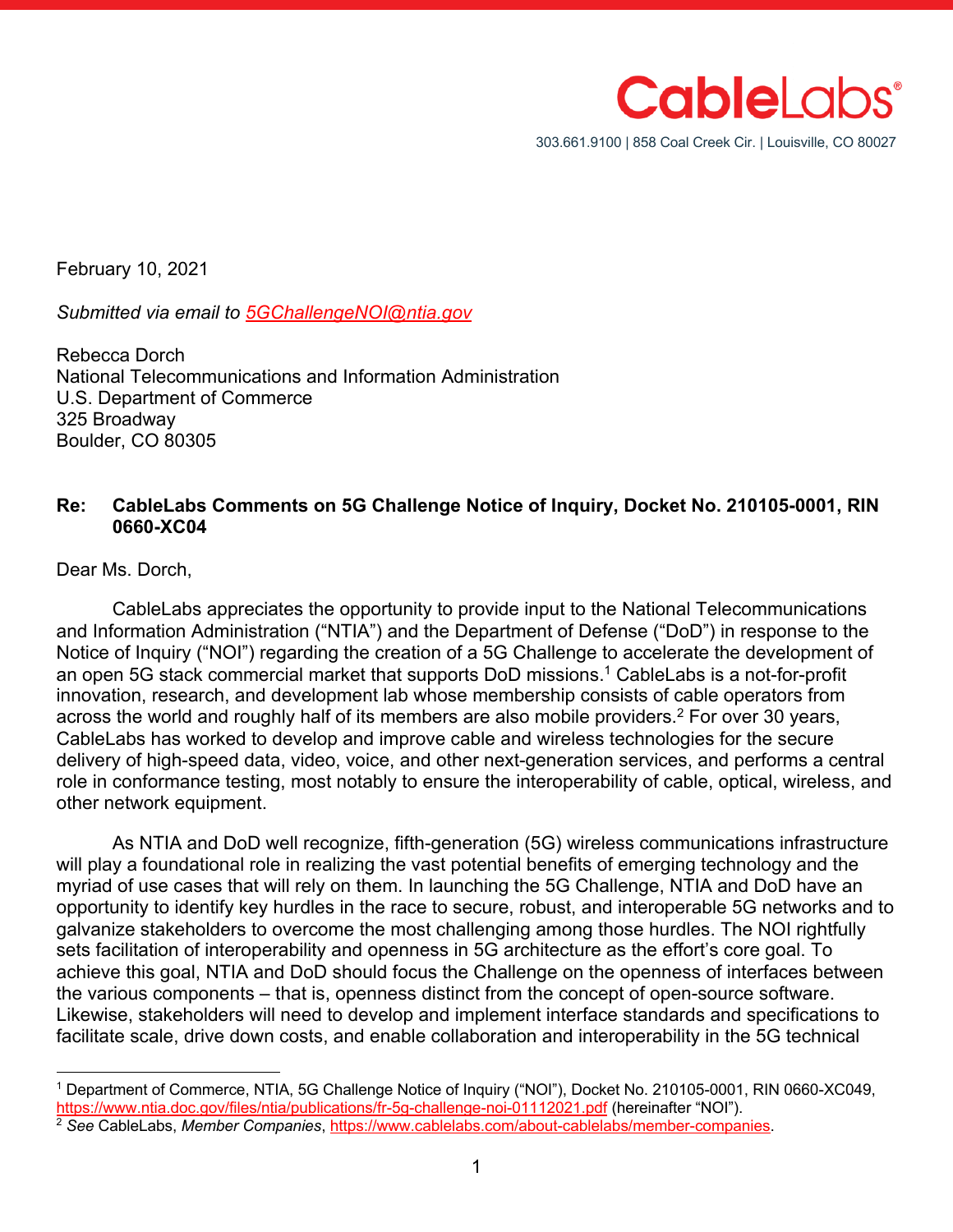

arena. However, standards and specifications alone will not be adequate without a robust conformance testing and certification regime to validate and ensure actual interoperability within 5G networks and interworking with adjacent technologies like Wi-Fi 6E.

Amid renewed efforts to address national security and economic concerns shaped by the global information and communications technology environment, the development of this challenge comes at an opportune moment. The success of this effort depends on NTIA's and DoD's ability to target the problem, structure the challenge, and engage a broad and diverse set of experts to participate – all against the backdrop of a wide variety of related 5G policy and technical initiatives underway in the federal government and throughout the industry.

Therefore, CableLabs urges NTIA and DoD to use the challenge development process as an opportunity to collect robust input on both the nature of the challenge and the best ways to address it through an iterative process that draws on, but does not solely rely on, the prize competitions of the past.

At this stage in the challenge development process, CableLabs offers the following four initial suggestions to support NTIA and DoD's goals: (1) focus the 5G Challenge on facilitating widely adopted interface standards and specifications and the development of robust conformance testing regimes, both of which are critical to fostering interoperability; (2) expand the scope of the 5G Challenge to explicitly include complementary, 5G-enabling future technologies in recognition of network convergence; (3) use past challenges for reference – but not precedent – given novel needs in 5G innovation; and (4) make the development of the 5G Challenge an iterative process to best leverage stakeholder expertise. We elaborate on these suggestions below.

# **1. Focus the 5G Challenge on Facilitating Widely Adopted Interface Standards and Specifications and the Development of Robust Conformance Testing Regimes, Both of Which Are Critical to Fostering Interoperability.**

The NOI recognizes '''open 5G' architectures that emphasize open interfaces in the network stack" as a key innovation in 5G, citing "the use of open source implementations for various components of a 5G system" in the 5G stack and interoperability among those implementations as the technical motivations for developing this challenge.<sup>3</sup> To facilitate this interoperability, the 5G Challenge must illuminate aspects of the 5G stack that can be – and should be – standardized with open and interoperable interfaces to advance scale, performance, security, and reliability.

NTIA and DoD should be clear about the kind of "openness" central to the success of this 5G Challenge. Though 5G components may utilize "open source" software, a 5G stack does not require the use of open-source software to be open. To be open, a 5G stack requires the interfaces between

<sup>3</sup> NOI at 1950.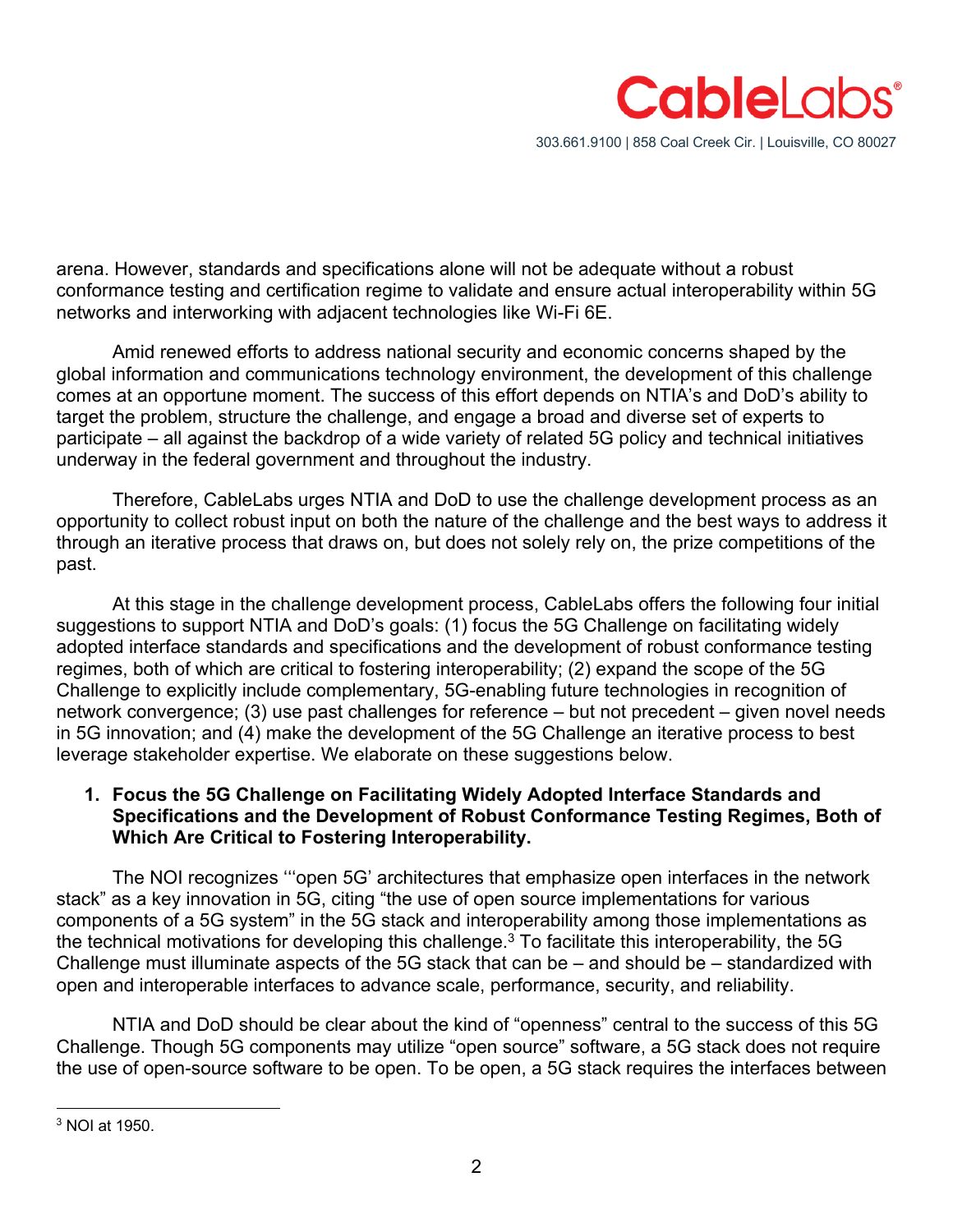

the various components to be ubiquitously compatible and well defined through widely available interface standards or industry specifications. As stakeholders continue to build a variety of implementations across various parts of the 5G stack, these components will need to operate harmoniously to be leveraged across use cases and among the many participants in the 5G ecosystem. Collaboration among equipment manufacturers, network operators, and other experts to coalesce around common interface standards and technical specifications, along with a robust conformance testing regime, will enable this harmonization and allow for a plug-and-play model.

CableLabs has successfully created fixed broadband interface specifications and provided conformance testing to ensure actual interoperable network equipment for several decades. CableLabs' specifications and testing have enabled rapid and efficient network upgrades and the adoption of next-generation innovations. In CableLabs' over 30 years of experience, open and disaggregated network architectures and specifications, along with thorough conformance testing, have enabled and supported a diverse and competitive vendor ecosystem by incentivizing and rewarding innovation and rapid adoption through market forces. A robust interoperability infrastructure has been a critical component of this success and will likewise be critical to fostering a competitive and robust 5G ecosystem.

### **2. Expand the Scope of the 5G Challenge to Explicitly Include Complementary, 5G-Enabling Future Technologies in Recognition of Network Convergence.**

Focusing the 5G Challenge on just the wireless components of the network would ignore the necessary relationships and advancements in adjacent network technologies that will be critical to bringing to fruition the full vision and promise of 5G. A successful 5G deployment will need reliable and fast wireline (Xhaul and transport) connections to meet the end-to-end performance required by 5G applications.4 Converging wireline and 5G mobile networks, under a common platform, network functions, control, and operations, will offer tremendous benefits and flexibility to both operators and consumers.

Developing open interface standards and specifications at scale with widespread industry buyin will increase interoperability and diversity in the entire 5G ecosystem, drive innovation, lower costs, and improve architectural security and risk management practices. Including key adjacent technologies such as Wi-Fi, 6G, and fixed broadband (e.g., 10G) within the scope of the challenge will help enable an acceleration of those ecosystems in tandem and encourage network convergence.5

<sup>&</sup>lt;sup>4</sup> See CableLabs, 10G Technology: Low Latency Xhaul, https://www.cablelabs.com/technologies/low-latency-xhaul.<br><sup>5</sup> See, e.g., CableLabs, 10G Platform: What is 10G?, https://www.cablelabs.com/10g; CableLabs, Experience 10G

*Network Convergence*, https://www.cablelabs.com/network-convergence.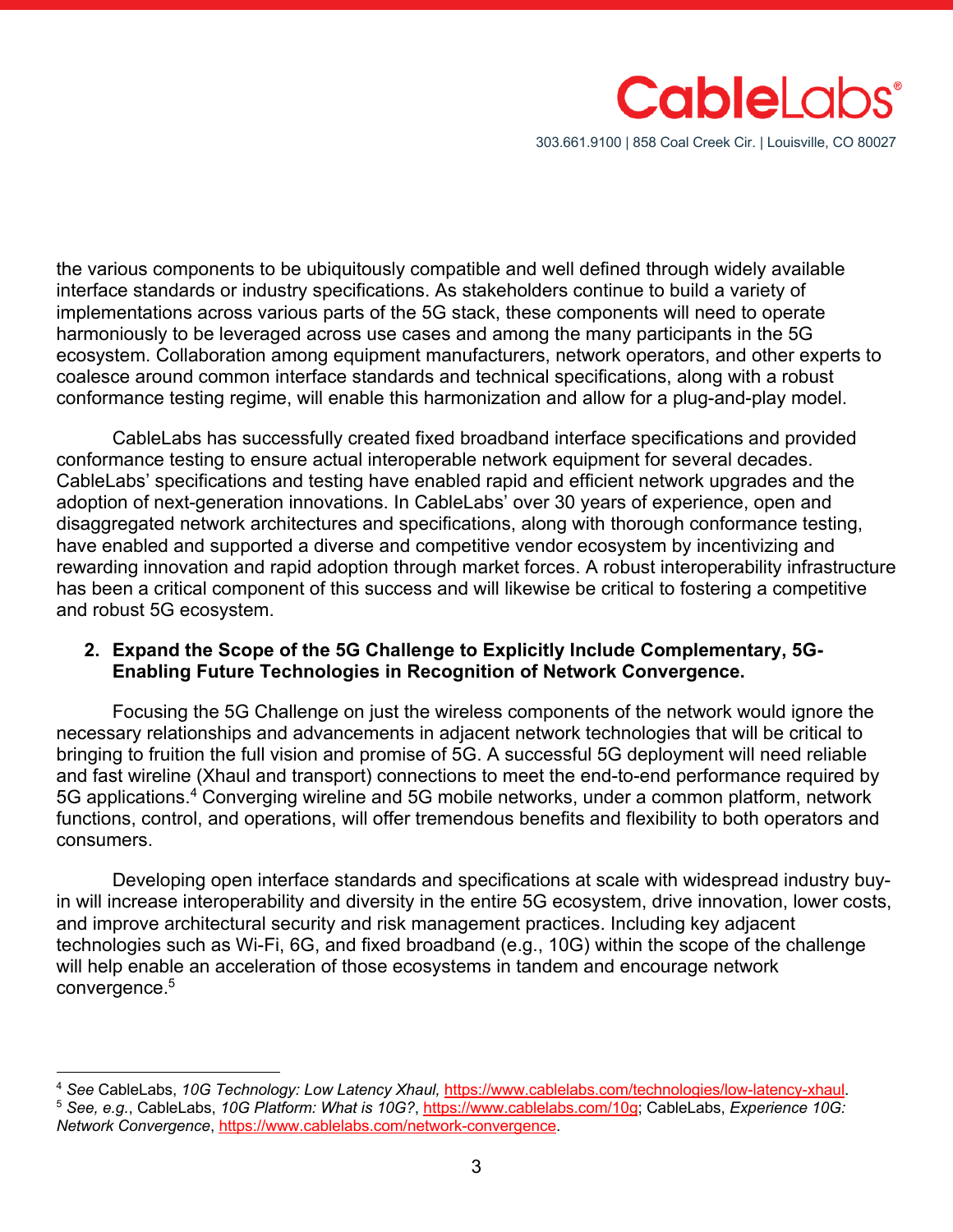

Interoperable, converged networks will deliver a seamless connectivity experience to consumers, enterprises, and DoD missions in an efficient, reliable, and predictable manner. A converged network can better meet the diverse needs of applications envisioned for 5G through seamless and omnipresent connectivity that is faster, more reliable, and more secure. To the extent the 5G Challenge can help DoD participate in this market like other commercial customers, requiring as little bespoke technology and infrastructure as possible, the Department can stimulate the market and propel 5G innovation forward, to the benefit of both commercial and DoD interests.

## **3. Use Past Challenges for Reference – But Not Precedent – Given Novel Needs in 5G Innovation.**

Federal agencies have long found success in using challenges – such as incentive prizes, competitive grants, and direct investments – to galvanize the diverse expertise of the private sector, academic, and other non-governmental stakeholders around national goals.<sup>6</sup> As the NOI notes, 5G developers are working to implement novel technical features such as network function virtualization, software defined networking, network slicing, and more. The complexity of 5G network architecture, along with the profound impacts that 5G communications will have throughout the federal government and the broader economy and society, demands careful consideration in pinpointing the appropriate targets to prioritize in the NTIA and DoD challenge. Though this 5G Challenge may be informed by successes and shortfalls of past challenges, it is not a one-to-one scenario and thus necessitates its own challenge structure. As we discuss further below in our last recommendation, this particular 5G Challenge should be a new and standalone initiative developed in close partnership with diverse stakeholders in both the public and private sectors.

# **4. Make Development of the Challenge an Iterative Process to Best Leverage Stakeholder Expertise.**

Arguably, the most difficult aspect of developing a challenge is defining the problem to be solved, and this often requires tapping into different types of expertise, including technical experts, industry representatives, academics, and more.<sup>7</sup> NTIA and DoD should conduct broad outreach beyond this NOI to scope the target and structure of this Challenge and provide opportunities for public comment on drafts before adopting a final challenge framework. This will ensure the 5G Challenge is targeted to best support DoD's mission and lay the foundation for widespread participation in the 5G Challenge itself. This iterative process in developing the 5G Challenge should explicitly leverage and augment the parallel advances in other initiatives such as DoD's 5G testbeds

 $\frac{7}{1}$  See, e.g., Deloitte, The craft of incentive prize design: Lessons from the public sector (Jun. 19, 2014), https://www2.deloitte.com/us/en/insights/topics/social-impact/the-craft-of-incentive-prize-design.html.

<sup>6</sup> *See, e.g.,* Office of Science and Technology Policy, *Implementation of Federal Prize Authority: Fiscal Year 2014 Progress Report* (Apr. 2015), available at